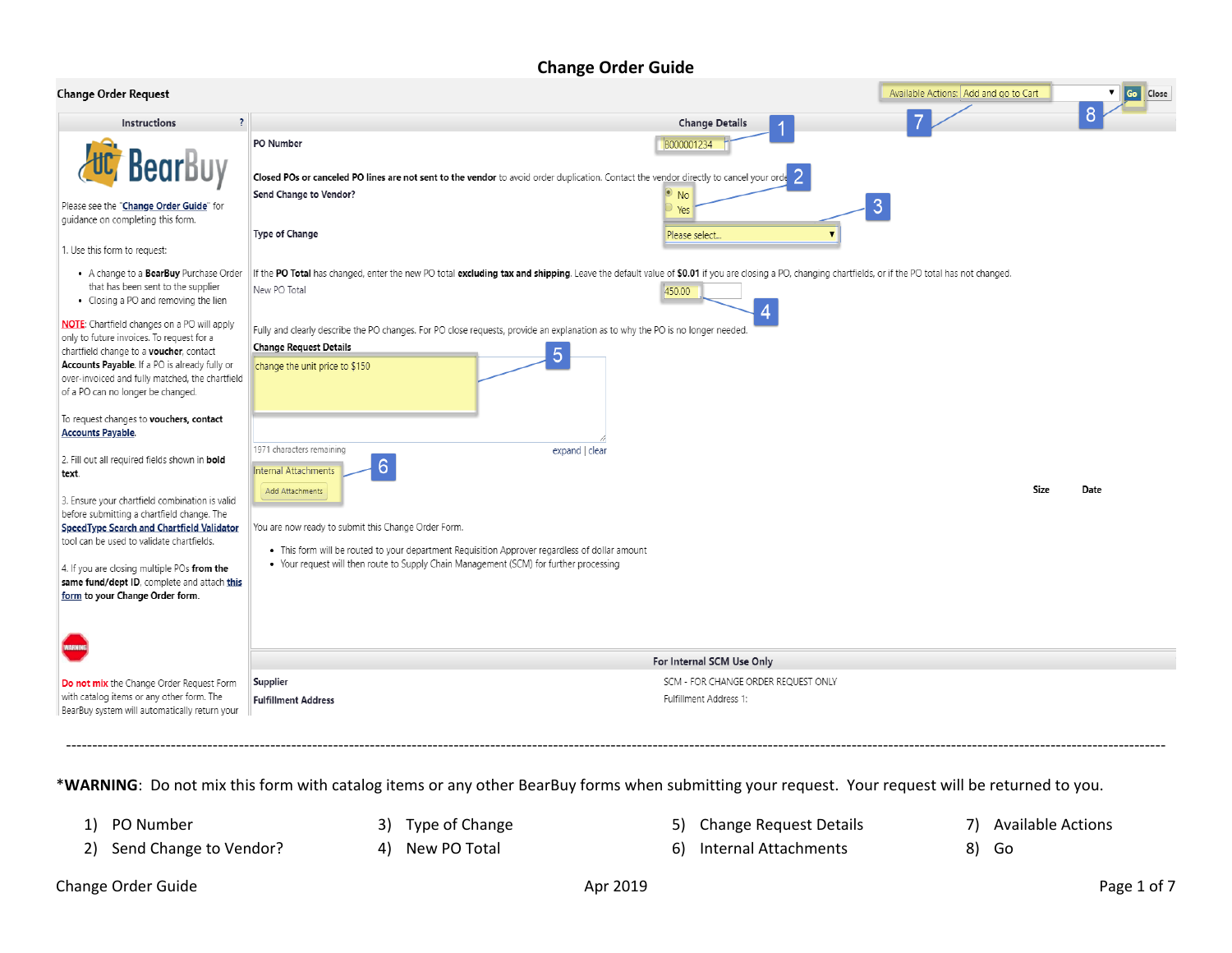## **Instructions**

#### **1) PO Number**

- Enter the PO number you wish to request a change
- When entering the BearBuy PO Number (i.e. B000099999), verify you entered **all** the digits in the PO number **accurately**. Check for missing digits, transposing of numbers, or a wrong PO number.

#### **2) Send Change to Vendor**

- Specify if you would like to send the revised PO to the vendor
- **Choose No**, if you are closing POs, canceling PO lines, requesting chartfield changes, or any other internal changes. Most revised POs will not be sent to vendors. The default value is no.
- **Choose Yes**, ONLY if the vendor requires a copy of the modified PO
- **Note:** We **do not** send closed POs or canceled PO lines to vendors since some vendors duplicate orders instead of canceling. Please **contact the vendor directly to cancel** your item/order. We will process your request to close the PO and remove the liens after the order has been cancelled with the supplier.
- **3) Type of Change** select the change you wish to request

#### Please select...



- B Cancel PO Line
- $\mathsf{C}$ **Change Line Quantity**
- D Change Unit Price/Amount (Forms Orders Only)
- E Chartfield Change (Account Code)
- F No Cost Extension G
- Re-open PO н Other

#### **A. Close Entire PO (and Remove Lien)**

- Please choose this if you are **closing your entire PO.**
- Reasons for choosing this option may be the:
	- o Items are no longer needed
	- o Item(s) backordered too long
	- o Item(s) discontinued
	- o Vendor canceled the order
	- o Wrong vendor was selected
	- o Vendor 's new address prevents the vendor from processing the request
	- o PO is paid in full (i.e. you paid a lower price than originally stated on the PO and you no longer need the remaining balance of the PO)
- **Do not choose** this drop-down option **if you are moving funds**, choose Chartfield Change and specify new funding
- If you need a PO canceled, please choose this option to have the PO closed

#### **B. Cancel PO Line**

- **This is not reversible.** When making this request, confirm that you will not receive an invoice for the item(s).
- Some reasons for canceling PO lines include:
	- o You no longer need the item(s)
	- o Item(s) is backordered too long
	- o Item(s) is discontinued
	- o Vendor canceled the item(s)
- If all other PO lines have been invoiced, select Close Entire PO (and Remove Lien) as the type of change instead of cancelling a PO line.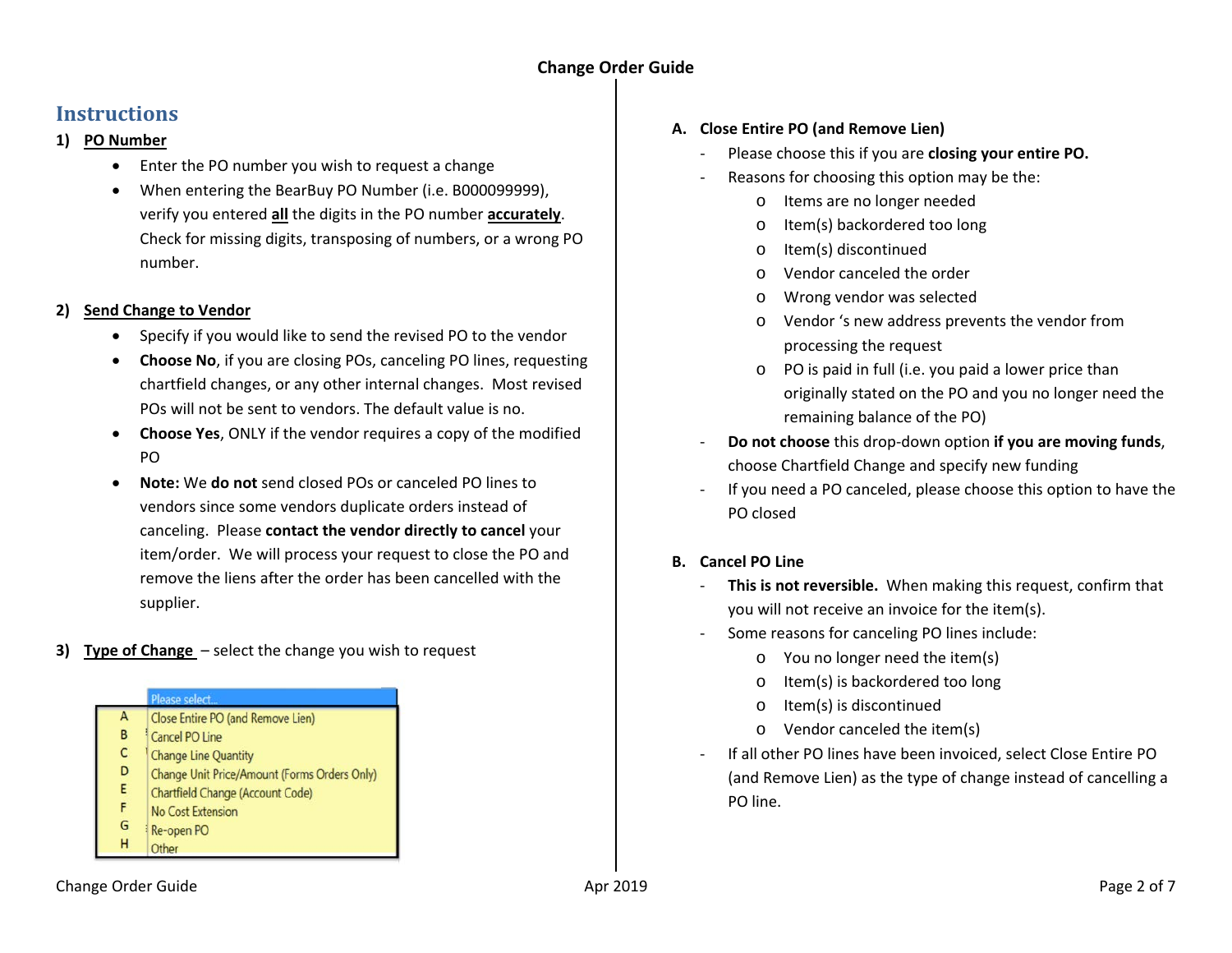## **Change Order Guide**

### **C. Change Line Quantity**

- You may **increase or decrease your PO line quantity**
- If you are decreasing your line quantity to match invoiced quantity, select Close Entire PO (and Remove Lien) instead
- If you are increasing above your delegated authority, your request will be forwarded to a Supply Chain Management (SCM) Buyer for processing
- Requesting a line quantity change will not resolve your match exceptions. Work with your Match Exception Handler to resolve the match exception instead.

#### **D. Change Unit Price/Amount (Non-Catalog Only)**

- Increase or decrease the unit price or amount of one or more PO lines
- **Catalog prices cannot be changed**
- If you are lowering the unit price or amount of the PO to match the paid amount, select Close Entire PO (and Remove Lien) instead
- Requesting a change in unit price or amount will not resolve your match exceptions. Work with your Match Exception Handler to resolve the match exception instead.

#### **E. Chartfield Change (Account Code)**

- Select this option to request a change to new Fund(s), Project(s), Accounts(s), or other chartfields
- Changes are only made for **future invoices only** and will not change chartfields on pending or paid invoices
- If you have invoices in match exception or voucher approval, please contact Accounts Payable (AP) at [SCMAP@ucsf.edu](mailto:SCMAP@ucsf.edu) to correct the funding
- Confirm that your Chartfield percentages add up to 100%

#### **F. No Cost Extension**

Extending the project date when there is no change to the amount of the PO

#### **G. Re-open PO**

- When selecting this type of change in a PO, you must enter a valid reason for re-opening the PO
- Requests are evaluated and POs are re-opened at SCM's discretion

#### **H. Other**

- Choose this option when the requested change is not specified by any other option in the drop-down list
- Examples include:
	- o Changing the PO between taxable and non-taxable
	- o Changing the Payment Terms, Shipping Terms, Net Terms, and clauses
	- o Change description (and resend to vendor)
	- o Adding attachments or external comments
- Unit of Measure (UOM) discrepancies do not cause match exceptions in BearBuy. There is no need to submit a request to change the UOM to resolve a match exception.

#### **4) New PO Total**

- The new PO total is the sum of the current PO amount (regardless of invoices applied to the PO) plus the amount it is being increased by. The new PO total is before tax and shipping
- If the PO Total has **changed**, enter the new PO total **excluding tax and shipping**
- **Leave the default value of \$0.01** if:
	- o The PO total has not changed
	- o You are closing a PO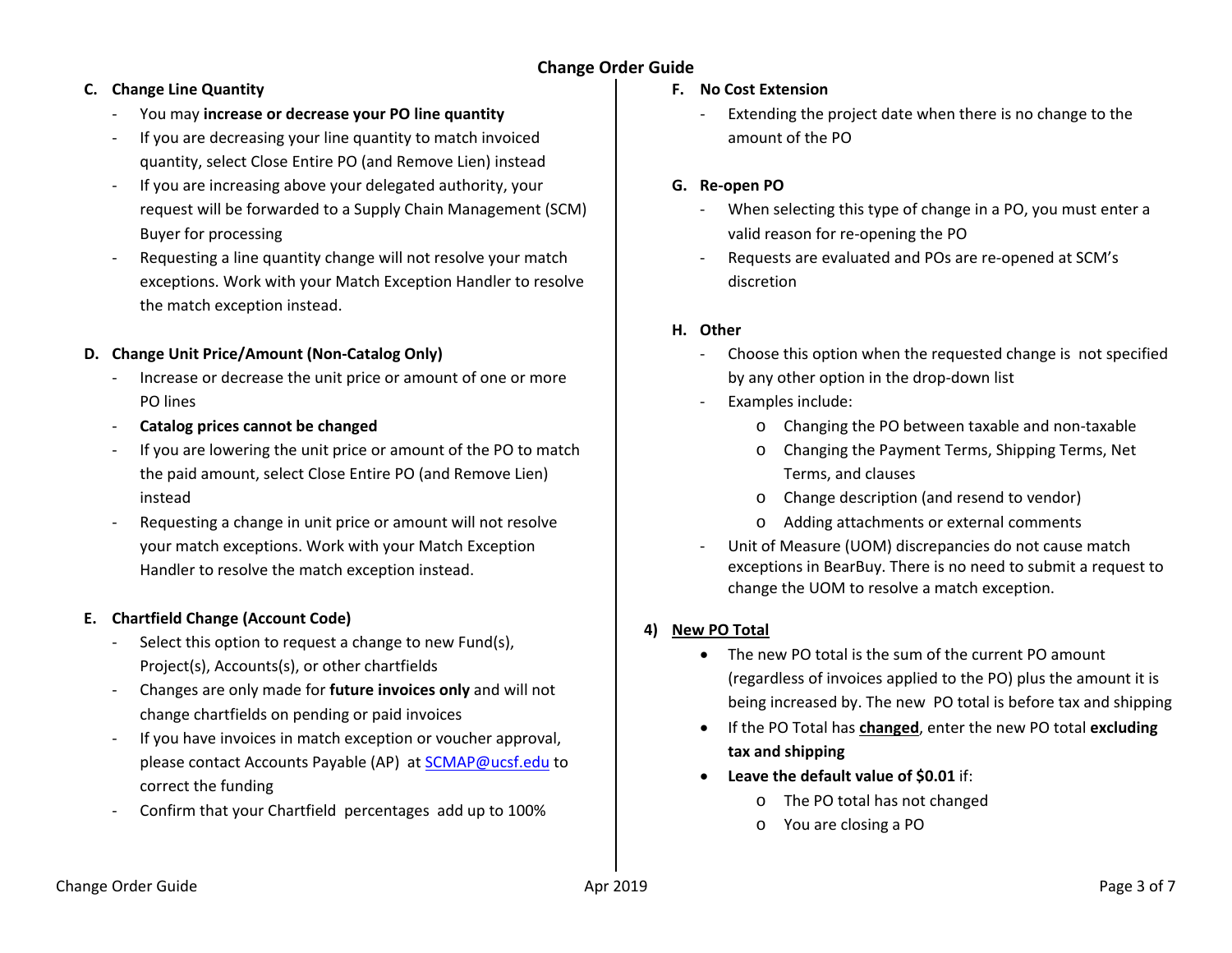#### **Change Order Guide**

- o You are changing chartfields
- o You are requesting any other change that does not affect the PO total

#### **5) Change Request Details - IMPORTANT**

- **Fully and clearly describe your changes** 
	- o If you are not clear in your instructions, your request will be **delayed or returned**
- Provide **reasoning for your change**
- If you are changing the chartfield, you must specify which chartfield is being replaced specially if the PO has multiple chartfields or funding
- If you are closing a PO, you must provide the reason why the PO is being closed. Examples of change descriptions
	- o We no longer need the items & the order was cancelled
	- o The items are backordered too long
	- o Change unit price on PO Line #1 from \$10 to \$12
	- o Change quantity on PO Line #2 from 2 to 12
	- o Change funds from 1234 to 4567
	- o PO Line #3, item is discontinued
	- Extend the project time from end date December 31, 2018 to January 31, 2019

#### **6) Internal Attachments**

• If you have documentation to include with your request, please attach the documents to the form

#### **7) Available Actions**

- When you have completed your request, select **Add and go to Cart**
- Alternatively, you may add another change order request to the requisition using the **Add to Cart and Return** option
- **8) Go**
	- After selecting an option from the Available Actions drop-down, click Go to continue

## **Submitting your Change Order Request**

- **Shoppers** (if a Shopper started the request)
	- o Review information for accuracy and completeness
	- o Assign the Cart to your Requester to submit
- **Requesters**
	- o Review request for accuracy and completeness
	- o Click Proceed to Checkout
	- o Use the appropriate Procurement Dept Code so it will route to the proper Requisition Approver for approval
	- o Use any valid chartfields and Ship-To address to submit the request. These values do not need to match the original PO you are requesting to be changed or closed. These values will not be reviewed or used to complete your request.

#### • **Requisition Approvers**

- o Review the accuracy of the request
- o Click Approve/Complete Step to submit the request
- After the Requisition Approver approves of the request, CPC receives the request and will manually process or forward the requests as necessary

## **Important Items to Note:**

- 1) Changes (i.e. chartfield changes, quantity or amount changes, etc.) cannot be made on purchase orders that do not contain the new Chart of Account Accounting Code values. Generally, these are POs that were created before early November 2012.
- 2) Change Order requests should be treated like a requisition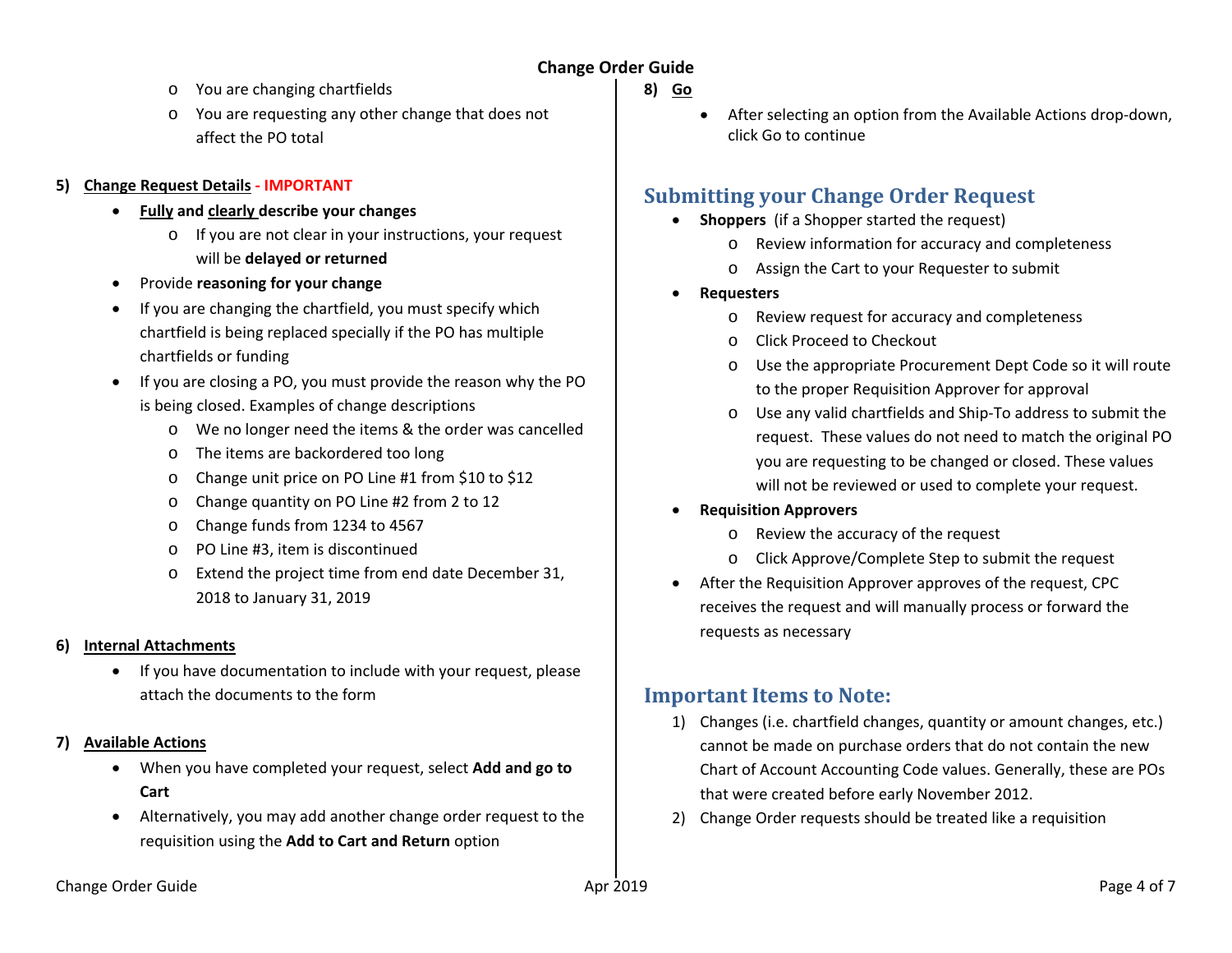- 3) Do not assign carts with Change Order Requests to SCM Personnel. A Requester must **Proceed to Checkout** and submit the form.
- 4) **Do not mix** a Change Order Request Form with any other form or catalog/punch out item
- 5) If you submitted a request to **Close Entire PO (and Remove Lien**), please **allow at least two business days after change order completion** for the change to appear in My Reports
- 6) If your PO has been processed by the vendor and you have a Ship To change, your department should contact the vendor directly to correct the address
- 7) Do not submit a Change Order Request to change a Voucher. Please contact Accounts Payable [\(SCMAP@ucsf.edu\)](mailto:SCMAP@ucsf.edu) directly to inquire about these changes.
- 8) Do not submit a Change Order Request to change or cancel a Payment Request. Please contact Accounts Payable [\(SCMAP@ucsf.edu\)](mailto:SCMAP@ucsf.edu) directly to inquire about these changes.
- 9) If you made a mistake after approval, the Requester may withdraw the request, you may contact the person assigned to the change order, or you can email [bearbuy@ucsf.edu.](mailto:bearbuy@ucsf.edu)
- 10) Check the status of your Change Order by searching for the requisition number in BearBuy through the Quick Search or Document Search
- 11) Please allow five to seven business days from the date the change order is received for it to be processed by SCM. It may take longer during UCSF's fiscal year end or when there is a high volume of requests.

# **Completed Change Order Requests**

• Once your Change Order Request is completed, your Change Order requisition will be approved.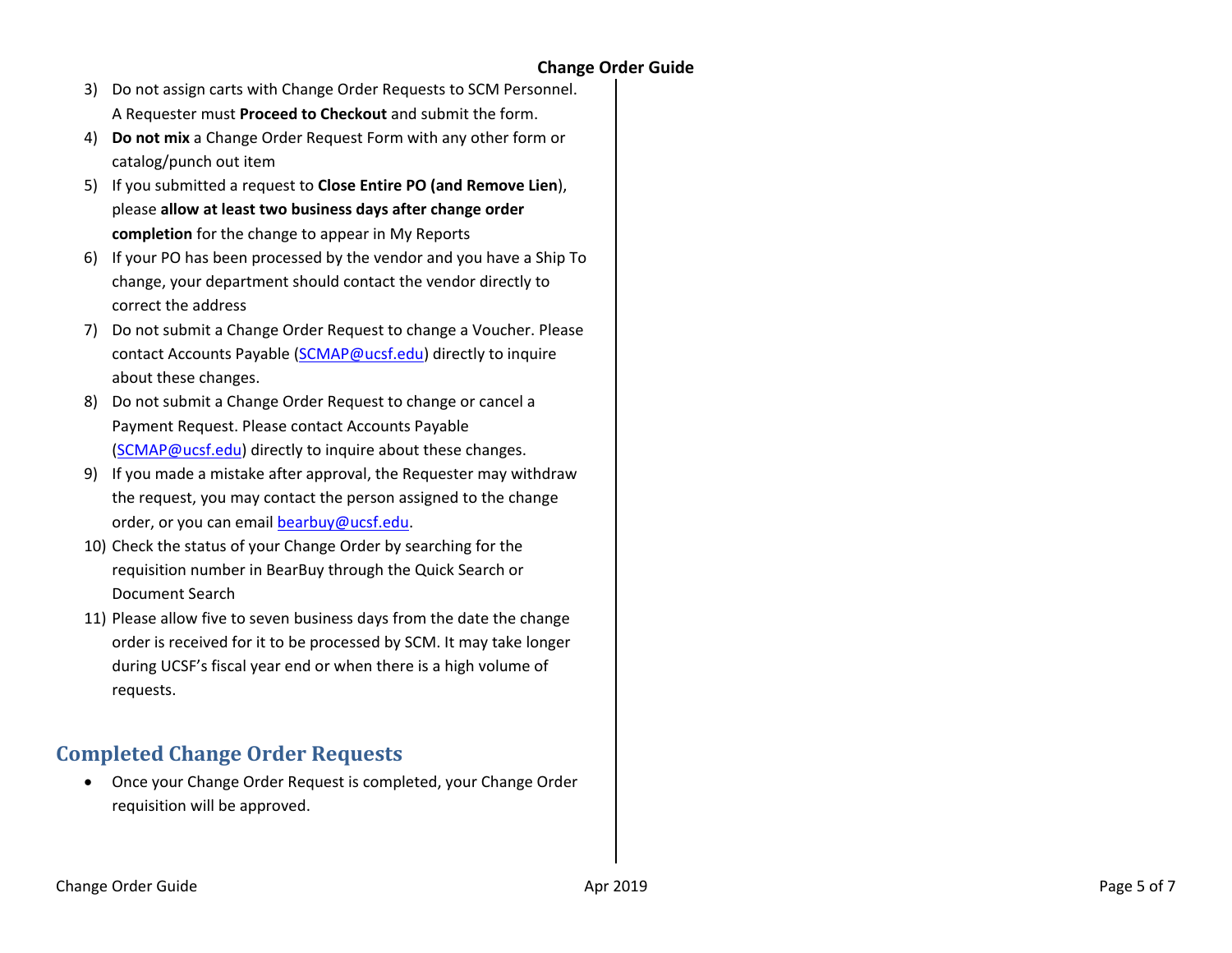| <b>Change Order Guide</b>                                                                     |                 |                          |                                                      |                                                                                                                       |  |  |  |  |  |
|-----------------------------------------------------------------------------------------------|-----------------|--------------------------|------------------------------------------------------|-----------------------------------------------------------------------------------------------------------------------|--|--|--|--|--|
| <b>Request</b>                                                                                | Change<br>Order | Cannot<br><b>Process</b> | <b>Contact</b>                                       | Comment                                                                                                               |  |  |  |  |  |
| <b>Quantity</b>                                                                               |                 |                          |                                                      |                                                                                                                       |  |  |  |  |  |
| Change Quantity on Catalog Order                                                              |                 | $\checkmark$             | Vendor                                               | Only the vendor can change a catalog quantity                                                                         |  |  |  |  |  |
| Change Quantity on Forms Order to match paid Invoices                                         |                 | $\checkmark$             |                                                      | Request Close Entire PO in Change Order instead                                                                       |  |  |  |  |  |
| Change Quantity on Forms Order with no Invoices                                               | ✔               |                          |                                                      |                                                                                                                       |  |  |  |  |  |
| Change Quantity to resolve a Match Exception                                                  |                 | $\checkmark$             | <b>Match Exception Handler</b>                       | Resolve the match exceptions - no change order necessary                                                              |  |  |  |  |  |
| <b>Price/Amount</b>                                                                           |                 |                          |                                                      |                                                                                                                       |  |  |  |  |  |
| Change Price on Catalog Order                                                                 |                 | $\checkmark$             |                                                      |                                                                                                                       |  |  |  |  |  |
| Change Price/Amount on Forms Order to match paid Invoices                                     |                 | $\overline{\checkmark}$  |                                                      | Request Close Entire PO in Change Order instead                                                                       |  |  |  |  |  |
| Change Price on Forms Order with no Invoices                                                  | $\checkmark$    |                          |                                                      |                                                                                                                       |  |  |  |  |  |
| Increasing Amount on Forms Order                                                              | $\checkmark$    |                          |                                                      | Processed on case-by-case basis                                                                                       |  |  |  |  |  |
| Decrease Amount on Forms Order with no Invoices                                               | $\checkmark$    |                          |                                                      |                                                                                                                       |  |  |  |  |  |
| Change Price/Amount to resolve a Match Exception                                              |                 | $\checkmark$             | Match Exception Handler                              | Resolve the match exceptions - no change order necessary                                                              |  |  |  |  |  |
| <b>Chartfield Change</b>                                                                      |                 |                          |                                                      |                                                                                                                       |  |  |  |  |  |
| Vouchers in Match Exception / Voucher Approval<br>(Invoices, Credit Memos, Debit Memos, etc.) |                 | $\checkmark$             | <b>CO Solution Center</b>                            | AP will evaluate your requests                                                                                        |  |  |  |  |  |
| <b>Vouchers already Paid</b>                                                                  |                 | $\checkmark$             |                                                      | You must complete a cost transfer                                                                                     |  |  |  |  |  |
| POs with no Invoices or partially Invoiced                                                    | $\checkmark$    |                          |                                                      | Changes affect future invoices ONLY                                                                                   |  |  |  |  |  |
| POs fully invoiced                                                                            |                 | $\checkmark$             |                                                      |                                                                                                                       |  |  |  |  |  |
| <b>Close PO/Cancel PO Line</b>                                                                |                 |                          |                                                      |                                                                                                                       |  |  |  |  |  |
| PO is Partially/Fully/Over Invoice and not Matched                                            |                 | $\checkmark$             | <b>Match Exception Handler</b>                       | ME Handler must resolve the match exceptions before<br>closing PO                                                     |  |  |  |  |  |
| PO is Invoiced, but at least one Invoice is not Paid                                          |                 | $\checkmark$             |                                                      | We ask that you wait for payment before requesting this                                                               |  |  |  |  |  |
| Paid Invoice Amount less than PO Amount                                                       | $\checkmark$    |                          |                                                      | You may request closure of PO                                                                                         |  |  |  |  |  |
| Paid Invoice Amount greater than or equal PO Amount                                           | ✓               |                          |                                                      | You may request if you need the PO closed earlier than the<br>batch closing process                                   |  |  |  |  |  |
| Cancel PO Line with Invoices with Status "In Process"                                         |                 | $\checkmark$             | <b>Match Exception Handler</b><br>/ Voucher Approver | ME Handler resolves match exceptions or Voucher Approver<br>approves of voucher before requesting PO line cancelation |  |  |  |  |  |
| <b>Other</b>                                                                                  |                 |                          |                                                      |                                                                                                                       |  |  |  |  |  |
| Wrong Vendor/Vendor Address Change                                                            |                 | $\checkmark$             |                                                      | Request Close Entire PO and create a new PO                                                                           |  |  |  |  |  |
| Description/PO Clause/Terms Change                                                            | ✔               |                          |                                                      | Only request if PO needs to be sent back to vendor                                                                    |  |  |  |  |  |
| Ship-To/UOM Change on Catalog Orders                                                          |                 | $\checkmark$             | Vendor                                               | Vendor already received PO and is processing the order                                                                |  |  |  |  |  |
| Ship-To/UOM Change on Forms Orders                                                            |                 |                          | Vendor                                               | Contact the vendor before requesting change                                                                           |  |  |  |  |  |
| Change Tax Status on PO with no Invoice                                                       | $\checkmark$    |                          |                                                      |                                                                                                                       |  |  |  |  |  |
| Change Tax Status on PO with Invoice in Match Exception                                       |                 | $\checkmark$             | Match Exception Handler                              | We can only change the PO to affect future invoices ONLY                                                              |  |  |  |  |  |
| Change Order Guide                                                                            |                 | Apr 2019                 |                                                      | Page 6 of 7                                                                                                           |  |  |  |  |  |